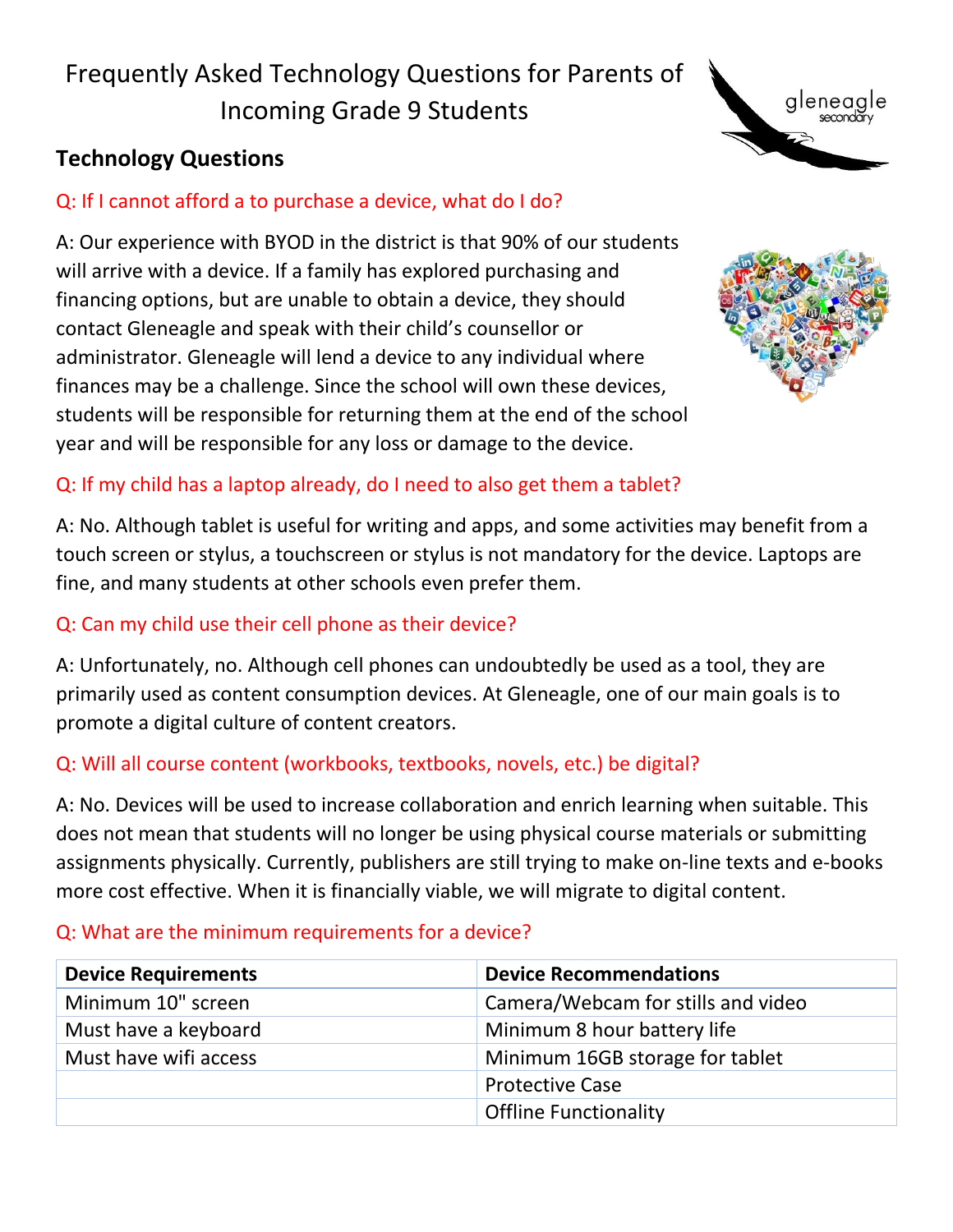#### Q: Do you recommend a specific device?

A: No. While it is important to ensure that the device meets the minimum requirements, we know that each user has a preference or tendency towards a specific device. Each particular device has its pros and cons. Most devices that will work well for your child are in the \$300- \$500 range.

## **Challenges**

Although BYOD programs have already been introduced in several high schools in the district, this is Gleneagle's first year and we do anticipate some growing pains. We expect these difficulties to be largely related to keeping students safe, supported, and organized.

#### *Keeping students Safe*

Digital Citizenship is a key component of this initiative, and students will be taught the importance of positive interactions, self-representation, and online safety. Teachers and students will work together to guarantee this security is being maintained.

#### *Support*

Students (and teachers) are all at different levels of technological fluency, and it is very important that all learners are supported in this regard. Our goal is to develop a studentdriven technological support team that can assist students when they encounter difficulties. Furthermore, students will develop their own troubleshooting skills as they become more comfortable with their devices.

#### **Digital Bootcamp**

**What –** Digital Bootcamp, to get our students connected and comfortable with 1:1

**Where** - Gleneagle Secondary School, Multipurpose Room

#### **When** – TBD, September 2018

Grade 9 students will report to their WINGS classes in the morning. All students are expected to attend the Digital Bootcamp with a device, fully charged. If students have not yet chosen, or purchased a device, they are still expected to attend and take part in the sessions demonstrating on devices they are interested in.

The session will help students get comfortable with their device, ensure they are able to connect to the school wifi, and inform them of digital support systems implemented at Gleneagle.

More information on the Digital Bootcamp will be distributed through the Gleneagle App and email. Follow our Channel: BYOD Digital Literacy Grade 9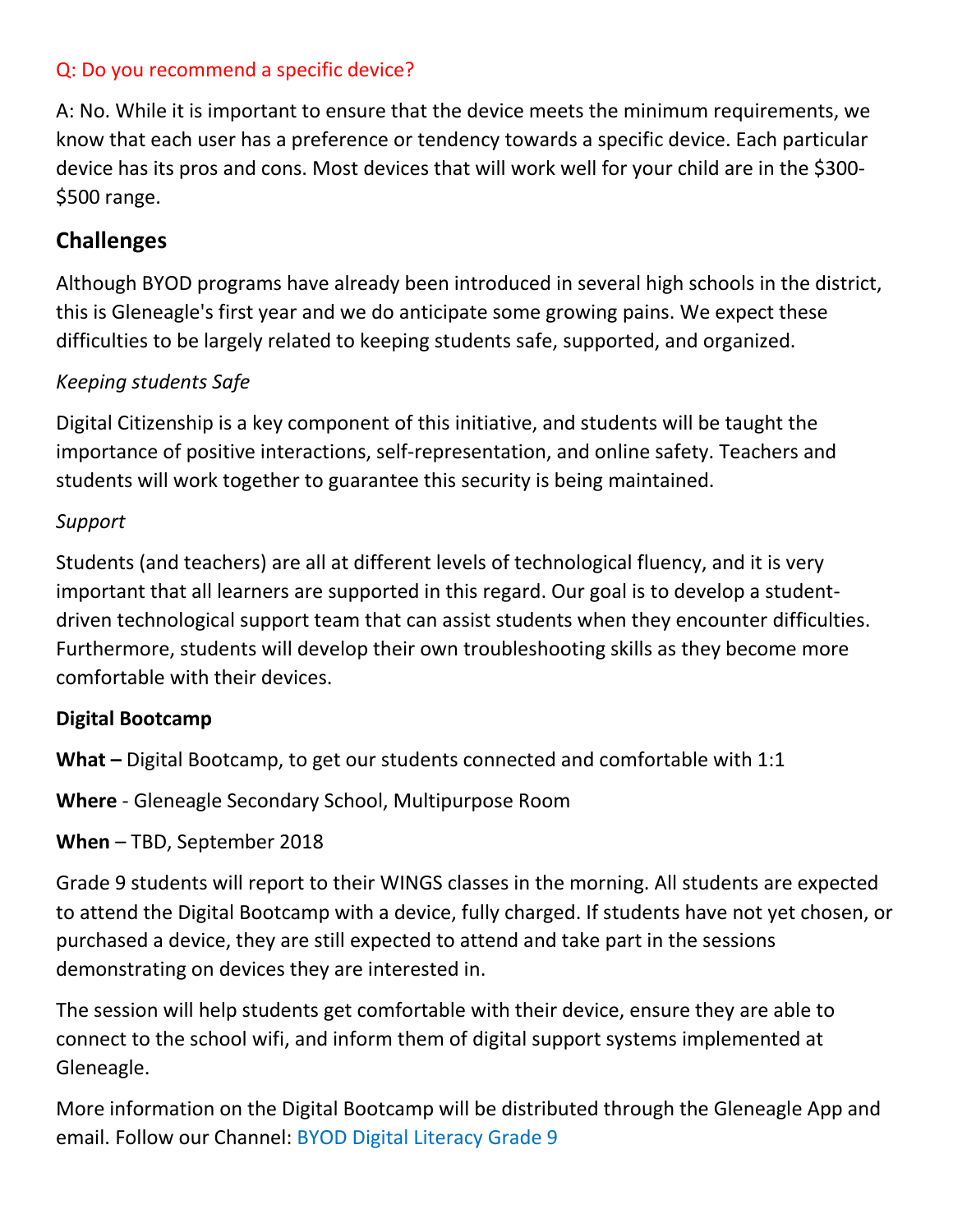## *Security Tips*

Security of devices and theft prevention are very important. Although it is fair to assume these devices would be frequent targets of theft, high schools in the district that have already introduced BYOD have reported optimistically low numbers of thefts. That said, students need to be aware of how they can best guarantee the security of their devices. Some tips for students are:

- Physically lock your device in your locker when you aren't using it
- Bring your device to school fully charged
- Use a keylock/Password on your device
- Don't leave your device unattended
- Protect your device with a case
- Download a tracking app such as "Find my iPad"

## **Digital Literacy 10**

## **What is Digital Literacy 10?**

Digital literacy skills have become crucial for students to be successful in the 21<sup>st</sup> Century. In this course, students will be required to demonstrate the ability to efficiently and effectively navigate the digital technologies required to accomplish specific goals and tasks. This course will help all Grade 9 students develop these skills through an integrated learning format. Course work will be delivered through students' existing English 9 and Science 9 courses as well as periodic informational sessions. All grade 9 students will receive a grade 10 credit towards graduation. The curriculum will cover areas such as research and information literacy**,** creativity and innovation with technology, technology operations and concepts, and digital collaboration and citizenship.

The course has been designed to align with the Ministry of Education's redesigned curriculum and assessment and will focus on three competencies through the lens of digital literacy: (1) critical, creative and reflective thinking; (2) personal and social awareness and responsibility; and (3) connecting, collaborating and communicating.

Students will complete the course with a public digital portfolio demonstrating their growth in the core competencies. This portfolio will act as a foundation for graduation transitions assignments and to develop a positive digital footprint.